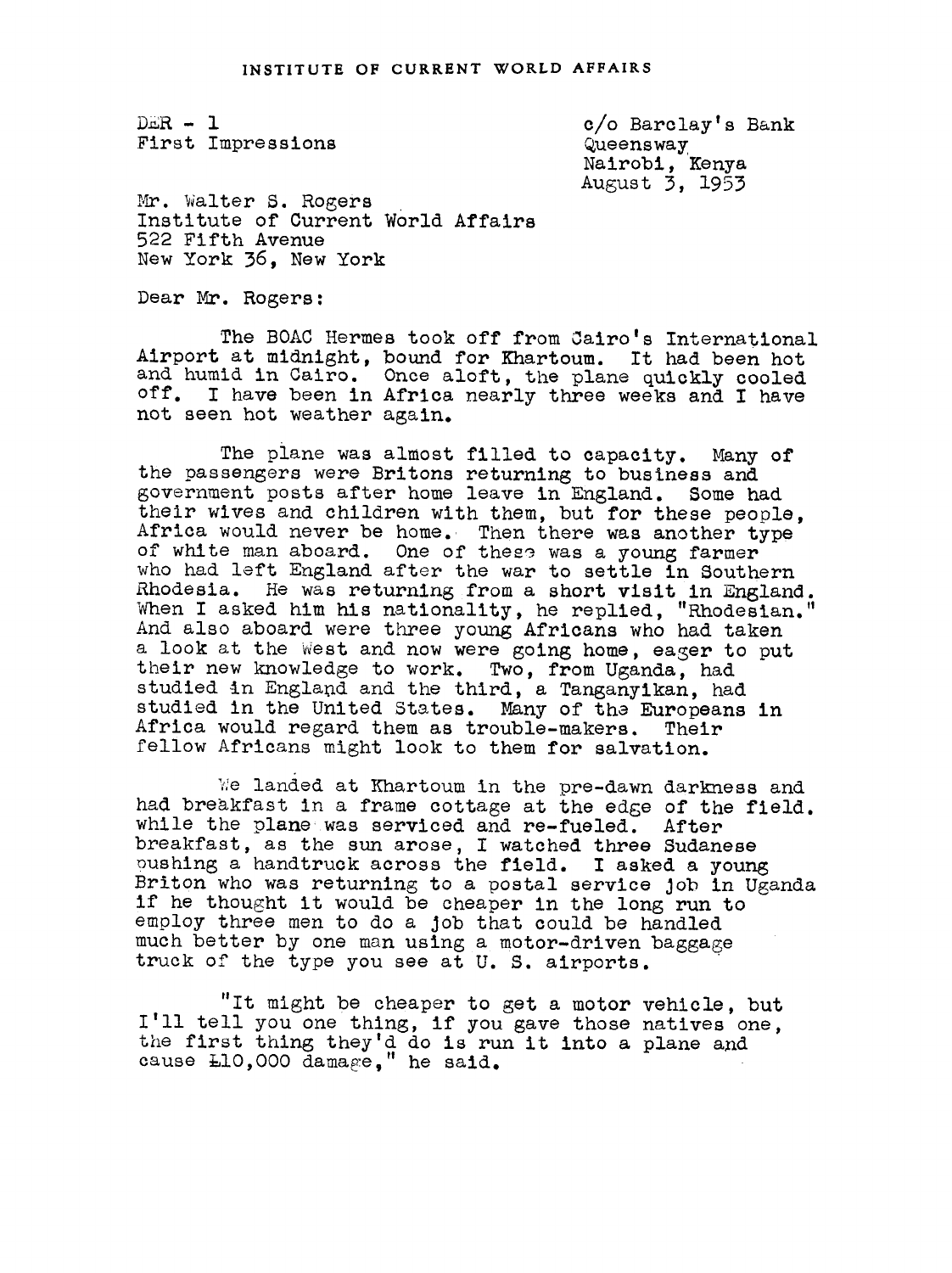"I came out here feeling sorry for these Africans and determined to help them as much as I could. But three years here have convinced me that the native is Just stupid. He can't learn anything. You've got to watch him all the time or he'll do his job all wrong."

The Nile, visible now with daylight, grew smaller as we flew south to Entebbe, Uganda Protectorate. For hundreds of miles there was nothing but occasional native huts, the vast expanses of the Sudanese cotton fields and the twisting river that gives life to them. At noon: Entebbe. African askaris, wearing khaki tunics and shorts, red fezzes and knee-length stockings, were lined up at the edge of the field awaiting the arrival of the Queen Mother, who was to land at Entebbe in an hour on her way back from Rhodesia. An African police band, conducted by a European, was tuning up. Crowds of coal-black Africans pressed against the airport fence waiting impassively for a glimpse of the great white mother. Europeans in the terminal building chatted excitedly about the approaching event. The Tanganyikan African was served lunch in the airport dining room, but at a separate table. European<br>passengers sat together at two large tables. The passengers sat together at two large tables. young Rhodesian said to me: "No color bar here.<br>They mix them all up here. We have a color bar in Rhodesia. There is a color bar in the United States, isn't there?" Before I could answer, he said, "No doubt about it, there is one in the United States!" I let it go at that. Entebbe, with an altitude of 3,863 feet, was Just plasantly warm. It is only a few miles north of the equator.

We flew across the edge of Lake Victoria, then climbed above heavy rain clouds, which blotted out any view of Kenya. In less than two hours, we dipped down through the clouds to a sunless and chilly Nairobi, 8,500 miles from Chicago.

The airport bus took us through Karikor, an African slum area on the outsirts of the city. Conditions there were quite bad. More about slums and what is being done about them in a later newsletter.

Downtown Nairobi looks something like a north Florida town. Stores are generally of a pastel color and many have arcades over the sidewalk. Kenya's agricultural economy is reflected in the large number of farm implement and auto concerns.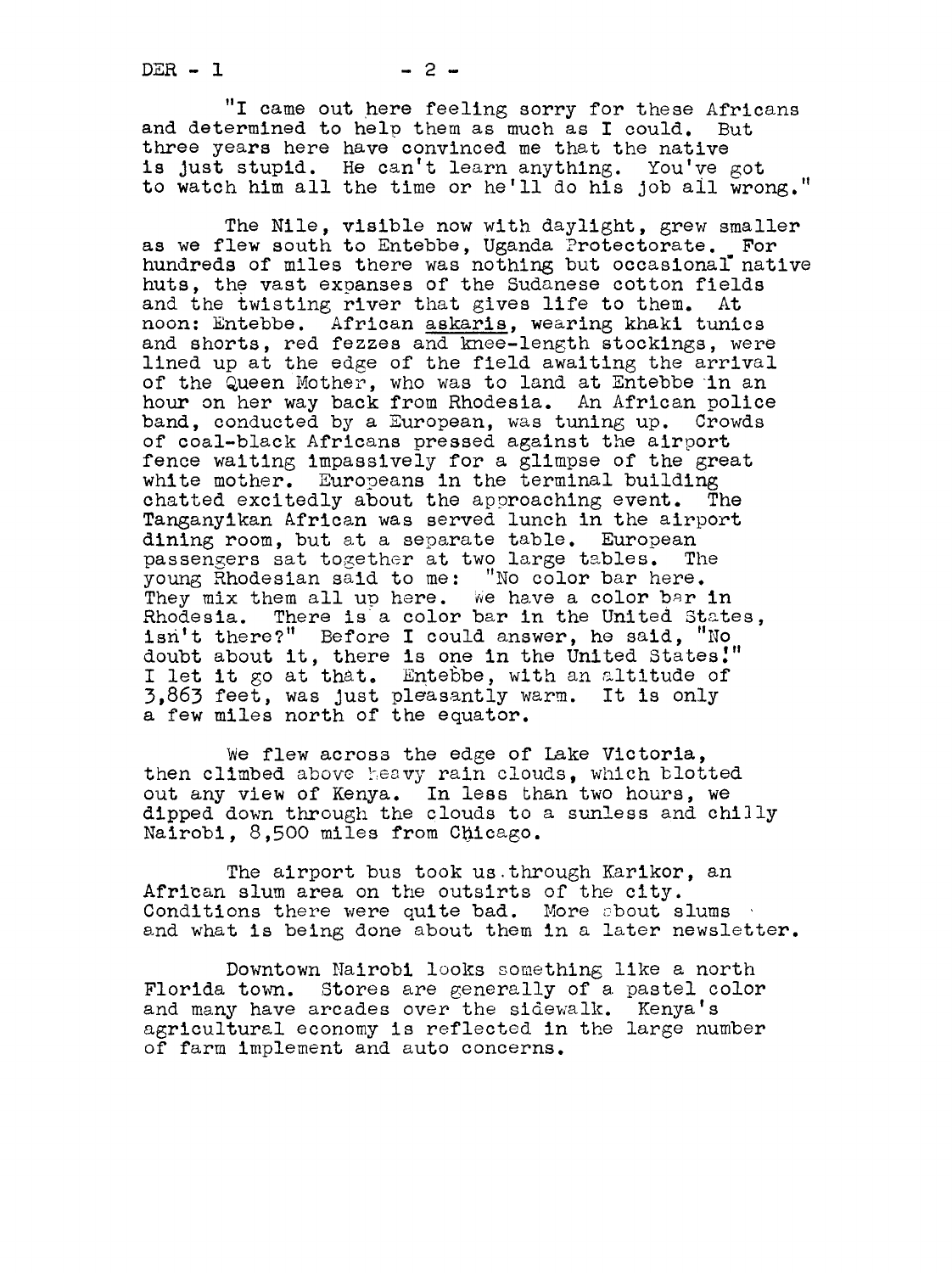$DER - 1$   $-3-$ 

One is struck immediately by the numerical inferiority of the Europeans here. Walking down Delamere avenue you see only a few Europeans but scores of Africans and Asians. The population of this rapidly growing city is estimated at 166,500---15,500 Europeans, 56,000 Asians and 95,000 Africans.

The tension continues although it is regarded as<br>lessened somewhat in recent months. The Europeans having lessened somewhat in recent months. are not relaxing their guard. Police stations are ringed with barbed wire and sandbags and each is a little arsenal. British troops. African police and soldie British troops, African police and soldiers and Europeans in the Kenya Regiment, the Kenya Bolice and the Kenya Police Reserve are seen everywhere. The Africans are armed with rifles and shotguns. The Europeans have pistols, revolvers and Sten suns.

Many of the Africans are Nandis, a tough warrior tribe. There are men from other tribes, too, including a few from the Mau Mau-ridden Kikuyu. Kikuyus generally are distrusted by the Europeans though. The African forces range in rank up to sergeant-major and are always commanded by European officers. There are few Asian police. The only ones I have seen have been in charge of Africans at up-country roadblocks.

Many European male-civilians carry side-arms and not a few women have small-callbre veapons in their purses. Hotel guests leave their weapons in the office safe. Weapons are never left in rooms for fear that the African hotel help will steal them. The government is determined to keep arms from the Mau Mau and a European can be fined heavily and/or sent mad and a European can be fined heavily and/or sent<br>to jail for losing one. The stiffness of the penalty<br>depends upon the degree of negligence.

A Kikuyu has just been sentenced to death at Nyeri for possessing a .45 calibre Webley revolver. It was the first time the death penalty had been imposed Under the Emergency Regulations on firearms and ammuniti on.

It was at Nyeri where the latest Mau Mau murder of a European occurred. A nine-man gang entered the<br>farm home of Mr. James MacDouglass, a 73-year-old farm home of Mr. James MacDouglass, a 73-year-old arthritic cripple, and hacked him to death with pangas. Because of his condition, he could not get up from his chair for a weapon. MacDouglass was Nyeri's oldest settler, having arrived in Kenya in 1903 after the Boer War. It is said that he walked the 100 miles from Nairobi to Nyeri and there made his home.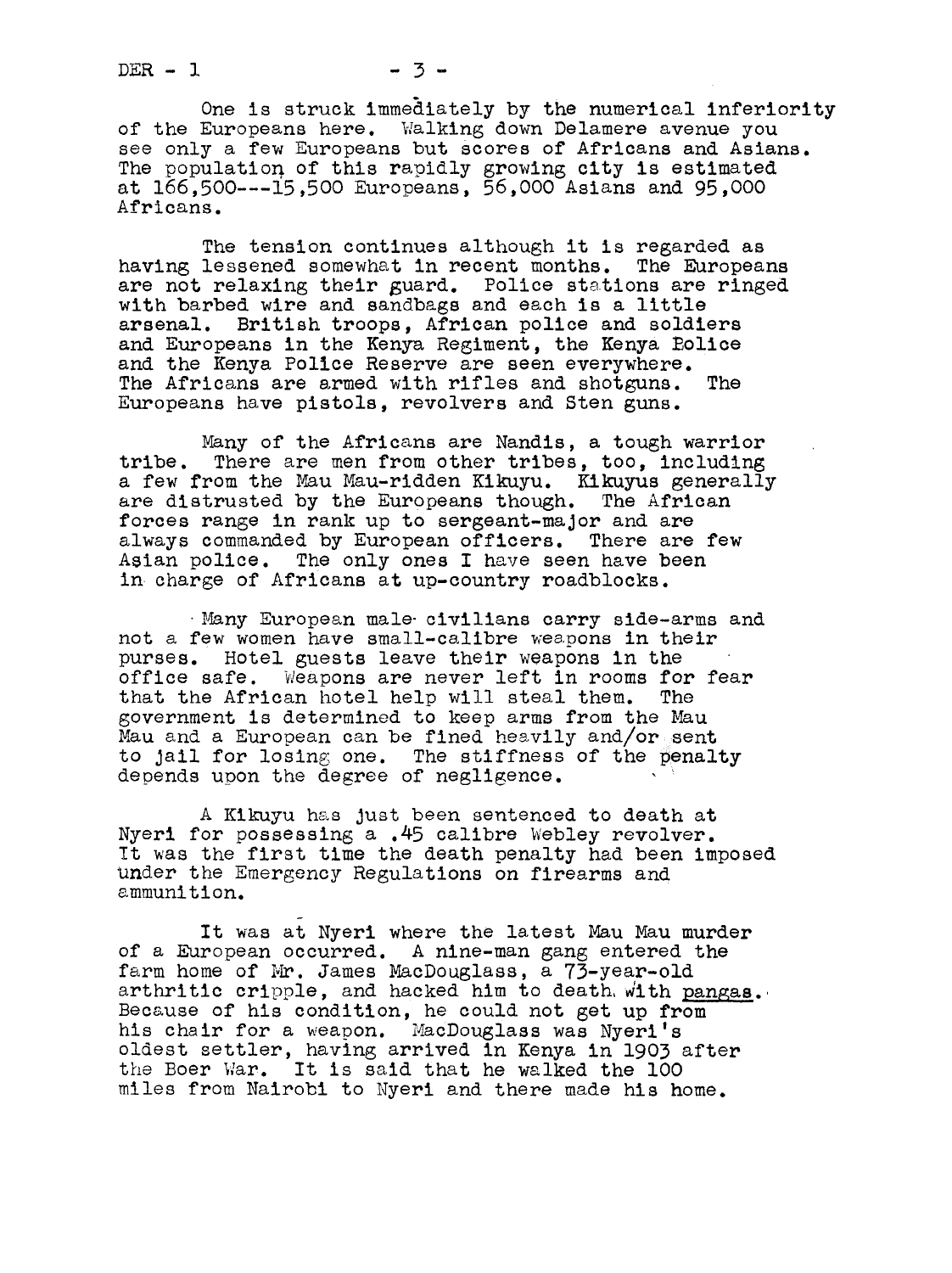$DER - 1$ 

Dragnet round-ups or "screenings" of Africans in Nairobi's slum locations have turned up weapons., ammunition and men wanted for Mau Mau activity and other crimes. Ballistics tests have showed that some weaoons have been used in several Mau Mau attacks. One weapon was traced to six attacks.

On the advice of practically everyone I have met, I purchased a pistol. "The Mau Mau wouldn't ask to see your U. S. passport first," one acquaintance said. A rather bloodthirsty but otherwise charming European woman elerk in the gun shop said, when I commented that the Beretta equivalent of a  $.22$  is rather small: "If the Beretta equivalent of a .22 is rather small: "If you're quick and hit the brain or heart, it's all right." She wore a small revolver on her belt. because we have a lot of money in this store," she said. Like many Europeans in Kenya, she is separated from her husband. He lives on their up-country farm and has been threatened with death by the Mau Mau several times.

Mr. H. S. Potter, Chief Secretary for the Colony, reported in the Legislative Council the other day: "The position is still one of danger, but it is improving." The settlers,ever critical of the colonial government, have been demanding more drastic action against the Mau Mau, including the death penalty for oath administrators.

African labor is cheap and, generally, inefficient. When I drove a rented car into a gas station, 10 Africans swarmed around to "service" it. Others stood by watching. Two of the Africans did nothing but wipe the windshield with dry, dirty rags. Frowning with the seriousness of men bending over a microscope on the verge of a great discovery, they stroked the windshield lightly for several minutes. When they finished, the spots were still there. A young Indian collected the money and brought the change. A European owns the gas station and sits in the office. He said Africans can be taught to pump gas and fix flat tires but that few have the ability to become skilled mechanics.

Hotels abound with African waiters, bellhops and cleaning men---called collectively "boys." Because there are only a few Europeans in charge. non Swahili speaking guests are left pretty much to sign language and their own devices. The "boys" make 50  $\sin 11$  ings---\$7---a month and have to depend on tips for their very existence. Most Europeans are not inclined to over-tlp.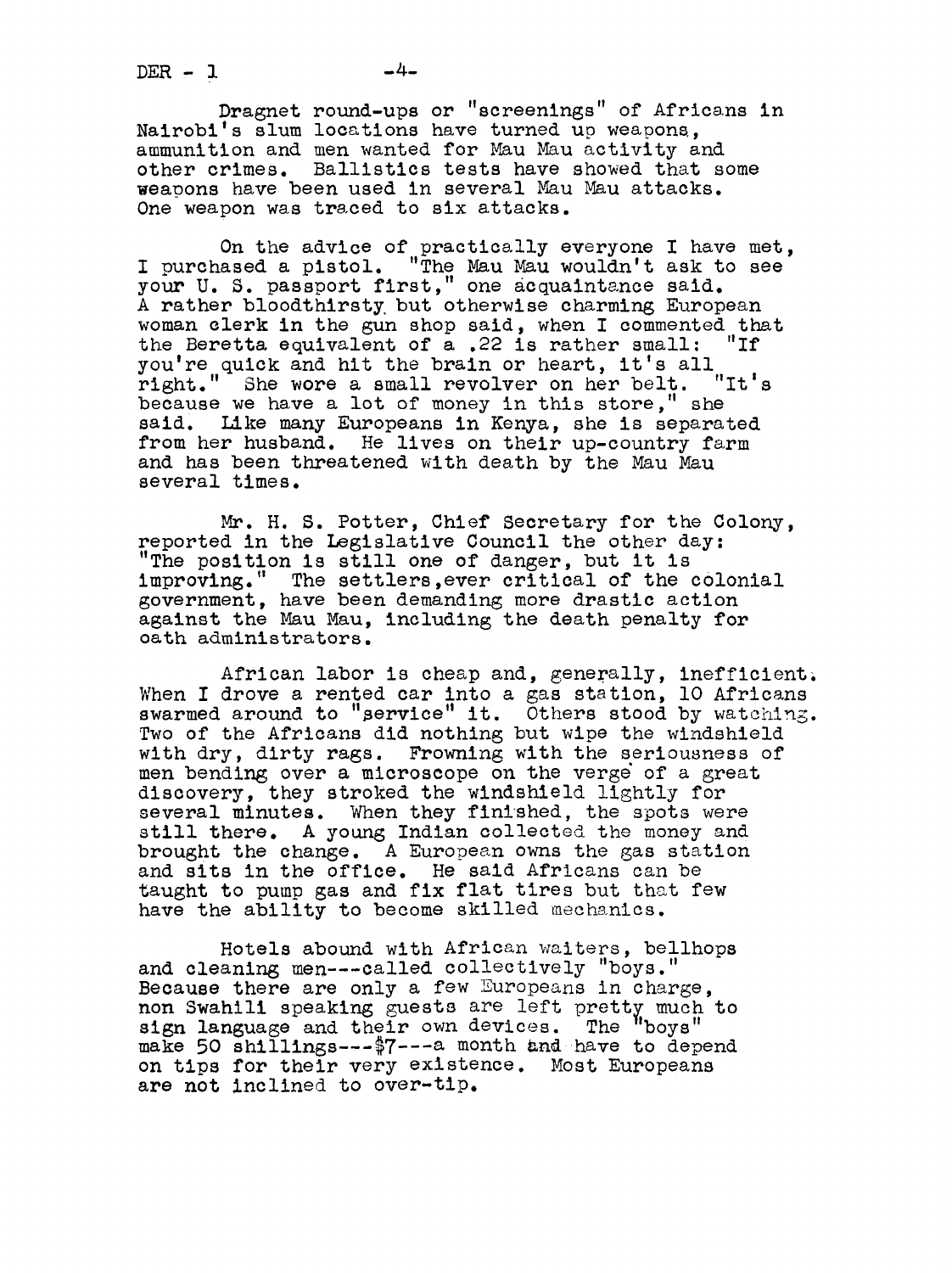$DER - 1$   $-5 -$ 

Most of the "boys!' (some. may well be grandfathers) pad around on the cold marble fIoors with bare feet. An African told me they would like to own shoes, but cannot afford them. They have never worn shoes in their lives and their feet have toughened to the point where the cold floors do not bother them. But they still want shoes as they want to be like the Europeans, he said.

This is winter in Nairobi. July is the coldest month of the year and February and March are the hottest. Night temperatures from June through August are usually in the low 50s; for February and March, in the high 50s. During the day temperatures rise to 85 or more in February and March and to only the low 70s in June, July and August. Woolen clothing is a necessity here, 5,45 feet above sea level and only lO0 miles south of the equator.

Britishers here complain that the African is lazy. The Indians make the same complaint about the British. An Indian merchant said to me, "I am at my shop every morning at 7:30. I don't leave till 5:30. I work very hard all the time. The Englishman gets to his store at nine and at ll he runs out for tea. At 1 he goes home for lunch. Maybe he gets back to work at 2 and at 4 he runs off for tea and golf." Whether the duka keeper has his hours right or not, there is little-"American efficiency" here. And most stores and offices are locked from 12 or so till 2 while the employes have lunch.

The British complain bitterly that the Indians own most of Nairobi and have a stranglehold on the economy. "They live off the smell of an oily rag, saving every penny they earn, while we live up to our incomes." I have heard this, and in the same words, from several Englishmen. Then they usually add: "And they breed like flies." Indian under-sellin has been given as the reason for the failure of many<br>British business firms. The British sourly predict The British sourly predict that the Indians, who came here as coolie labor on the Uganda railway project, will wind up owning Kenya someday.

The three major communities here---European, African and Asian---live in separate worlds. As far as I can see, the European's dealings with Africans are only those of master-servant or  $emploger \leftarrow emplogve;$  with the Asian, those of business.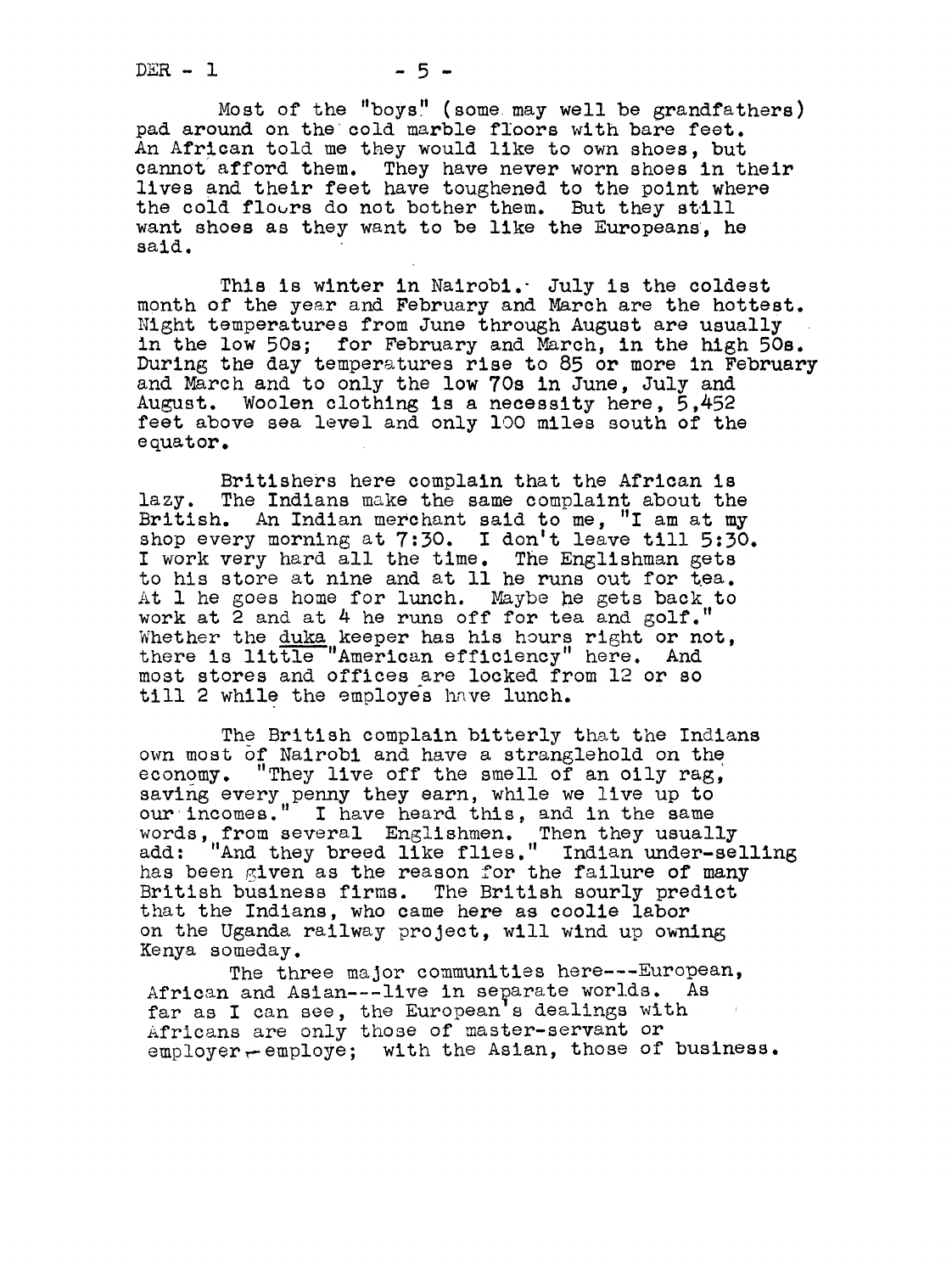$DER - 1$   $-6 -$ 

A wealthy Young Indian, Kenya-born and educated at Cambridge, complained that dirty looks bsr him from dining at the European hotels. An African leader has remarked that the only way an African with curiosity can get to know Europeans is by offering himself as a "boy" on the European's house staff. Some efforts are being made to break down color barriers, though, and an inter-racial school is to start in Nairobi this September.

Some Europeans display a genuine desire to help the African to progress---it varies in intensity with the individual. Others have what seems to be a thorough hate. When you mention education to these people, they say, "Then you'd have hundreds of Jomo Kenvattas

One European, a former district commissioner, told me: "These people should realize that they're utterly dependent on the African---in business, agriculture, manufacturing and for servants. All it costs them to stay here is a little good will. The Africans have a tremendous amount of good will. You can't stay here forever with rifles and hand grenades.

Some of the "hate" displayed by Europeans toward Africans is traceable to exasperation---particularly on the part of second-raters who havn't the wisdom to to have patience.

One difficulty stems from the language barrier. Few Europeans dealing with Kikuyu employes speak the Kikuyu language, so they resort to Swahili. But Swahili is not the native language of the Kikuyus either. L. S. B. Leakey, in his book "Mau Mau and The Kikuyu, blames this for many of the present difficulties between Europeans and the Kikuyu and compares the situation to that that would result if a German tried to convey ideas to an Englishman, using French as a medium.

Another difficulty is the ignorance and habits of the African himself.  $\AA$  garage keeper I dealt with had to teach his African helper to enter a car through the door---not through the window. When we got into the garage keeper's station wagon, the African piled irthhrough the window. "Use the door, man, use the door," the garage keeper growled in his north country accent. Africans with whom <sup>I</sup> have come in contact have displayed an almost pathetic eagerness to do what you want once they understand.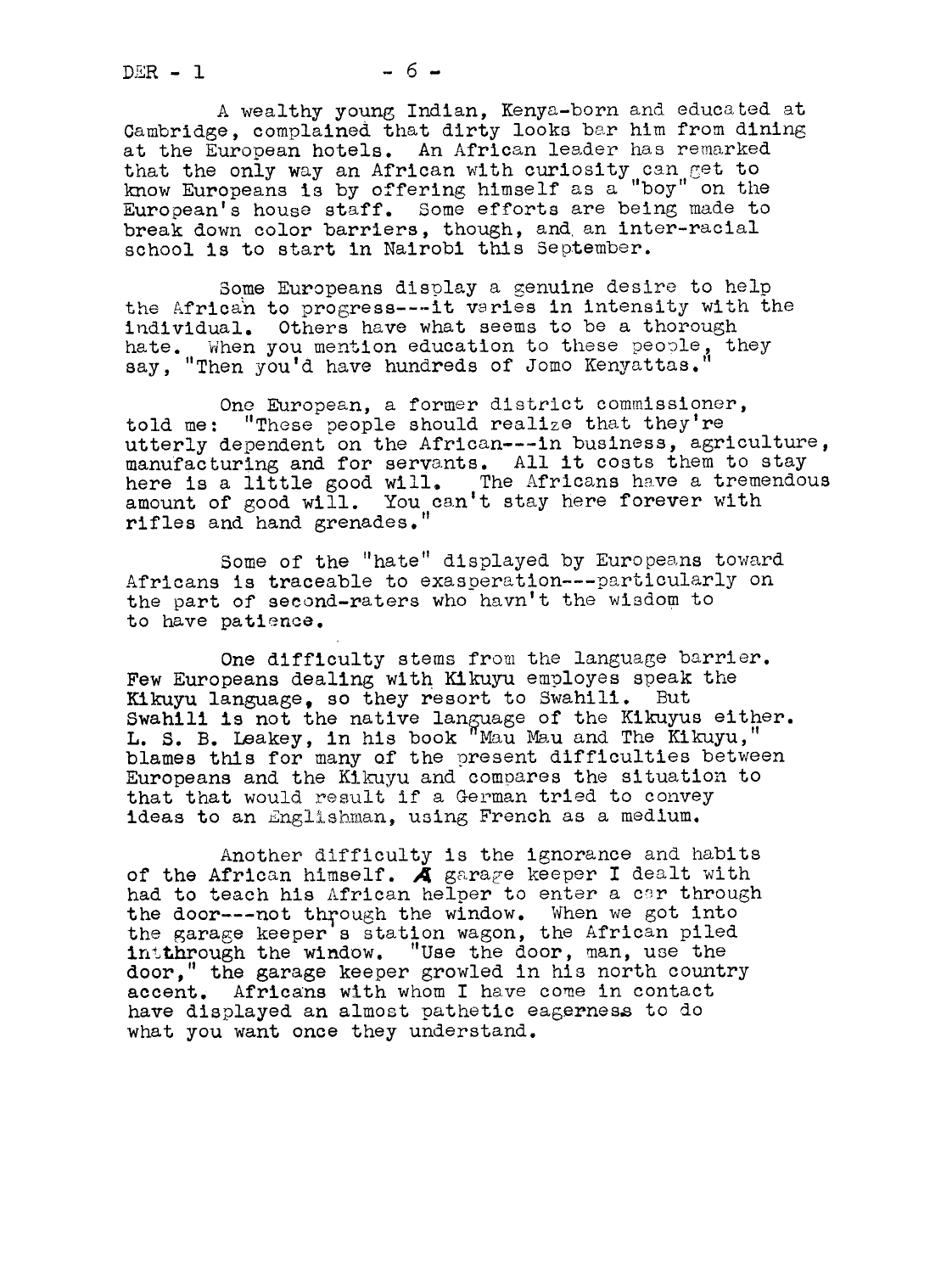$DER - 1$   $-7 -$ 

Last week I paid. a visit to the Africa seen by the first explorers and missionaries. It's only a few miles from the traffic Jams of Delamere avenue to the magnificent Royal Nairobi National Park. Its 44 square miles are, to borrow a phrase, "beautiful beyond the telling of it." There are deep, dark forests, sweeping sun burnt plains and, in the distance, purple hills. It was late afternoon when I arrived---the time of day when game emerge from cover---and the clouds in the west were splashed with incredible shades of blue, brown, yellow, red and purple.

Giraffe nibbled at tree branches along the winding dirt roads and moved cautiously away whenever I stopped for photos. Herds of zebra, wildebeeste, hartebeeste, Grant's gazelle, Thompson's gazelle. ostrich. eland and impala grazed on the savannah. Baboon sat under trees and stared challengly at the car. Hyenas, jackals and foxes darted across the road. Guinea fowl fluttered up from the grass. Deeper in the forest are the rhino and buffalo and in i the lakes lie the crocodile and hippo.

I was looking for lion. The lion population has been variously estimated by park rangers and officials at between 20 and 32. They come and go, spending part of the time in the adjoining Masai plains. Some met death there from spears at the hands of the Masai morani, or young warriors. Mervyn H. Cowie, director of the Kenya National Parks, told me that one lion was. struck and killed by a train recently and that another wanderer was shot and killed by a farmer when it ventured into his chicken vard. When a lion it ventured into his chicken yard. ventures into a settled area, park rangers try to drive it back by throwing firecrackers at it and peppering its backsides with BB shot. If simba turns on his annoyers, he has to be shot.

It was almost dark as I drove along a twisting, dipping two-rut forest track toward the spot where lion had been seen earlier. The road finally led out onto a plain and, rounding a hairpin curve, I sighted y first cage-less lion. It was an old lioness and she was sound asleep---sprawled across the road.

I stopped, switched off the ignition and heard a series of snorts in the tall grass alongside the car. In a few minutes, five lions filed out onto the road. The old lioness roused herself and all six walked around the car, inspecting it.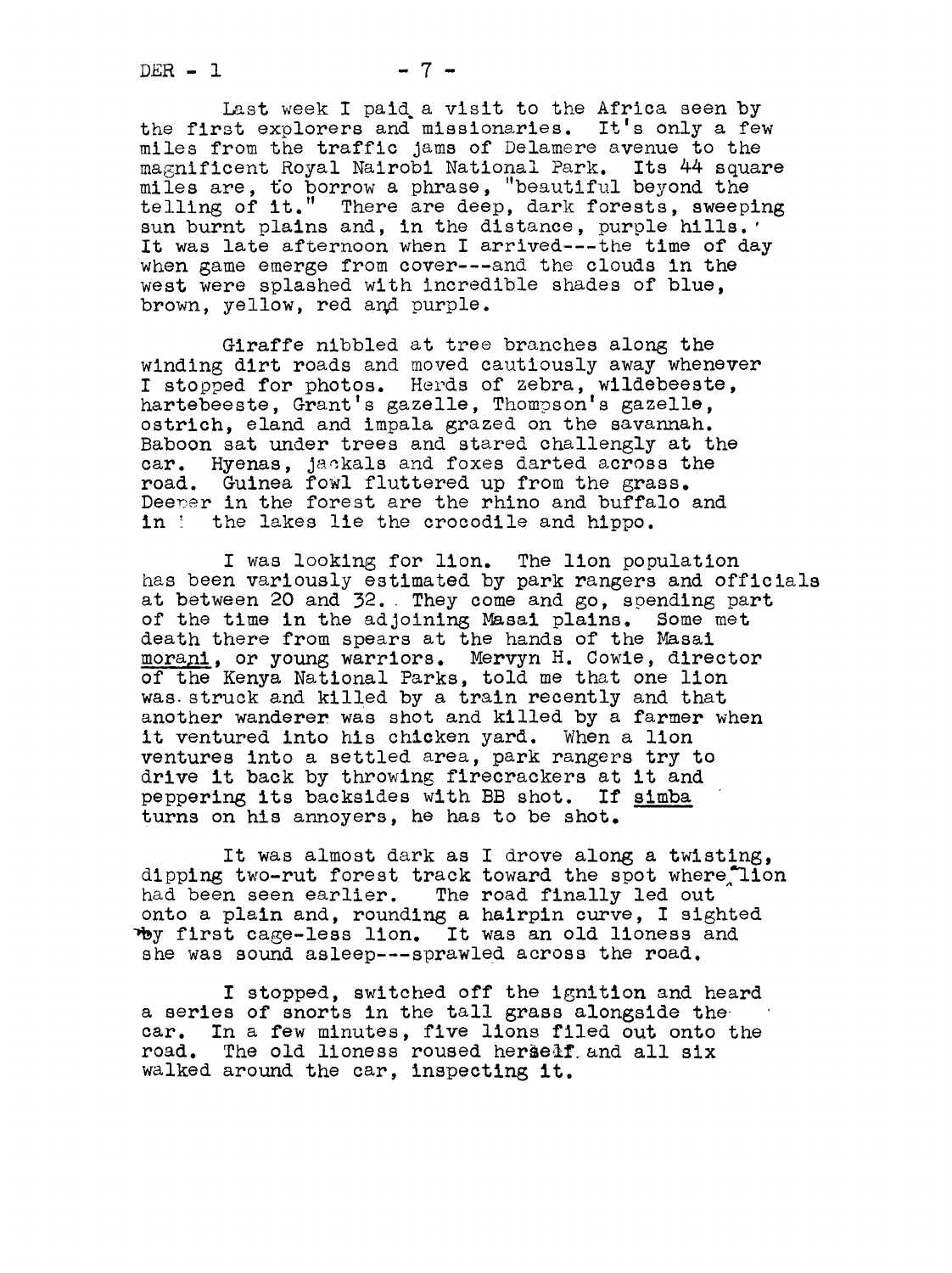$DER - 1$   $-8 -$ 

They sniffed at the tires, rubbed their heads on the fenders, stared, blinking, at the headlights and now and then put an inquisitive nose within inches of the car window. (The glass, it hardly needs to be said, had been tightly rolled up.) The lions in the park are completely used to cars, I was told later. It is believed that they do not associate tha head, shoulders and arms of a man in a car with the full, upright man they might see in the field. The car, further, is nothing more to a lion than a hard, nosy critter that eats no grass and kills no game and gives off a strange odor. This may be true. The lions though were certainly aware that something alive (!) was in the car as they followed my every movement with their huge, amber eyes.

The lions quickly lost interest in the car. After all, they had seen many of these creatures before. While the old lioness and another elderly lioness watched indulgently, the four others, all younger----two males and two females---frolicked in the road like kittens. Stars were appearing in the sky by now. Finally the old lioness called a halt to the fun by starting off down the road. The others hurried after. For a while<br>they walked shoulder to shoulder, six abreast. I they walked shoulder to shoulder, six abreast. I<br>followed only a few feet behind in the car. They followed only a few feet behind in the car. seemed unconcerned by the headlights, but every now and then the old lioness would drop back a few lion-paces and, without stopping, turn her head around with what and, without stopping, turn her head around with what<br>might be construed as a disgusted expression---as if to<br>say, "Aw, beat it, will ya!"

A large dead tree loomed up at a bend in the road. The lions halted their march. One by one, the scene illuminated by my headlights, they stretched their massive bodies up-the side of the tree and sharpened their claws for a night's kill. The group waited till the last lion had finished then they resumed their journey. At the next dead tree, two of the young lions honed up again.

About a half a mile from where we had started, the lions halted. They sniffed the air. Then they filed off into the grass, led by the old lioness, and disappeared into the night. In the morning, the hyenas and buzzards would be feastins on the remains of a zebra or other animal, and the lions, only here the true kings of the jungle---protected from their one real enemy, man with his rifle---would be sleeping in some remote den.

A half hour later, I was hunting a parking space in Nalrobl.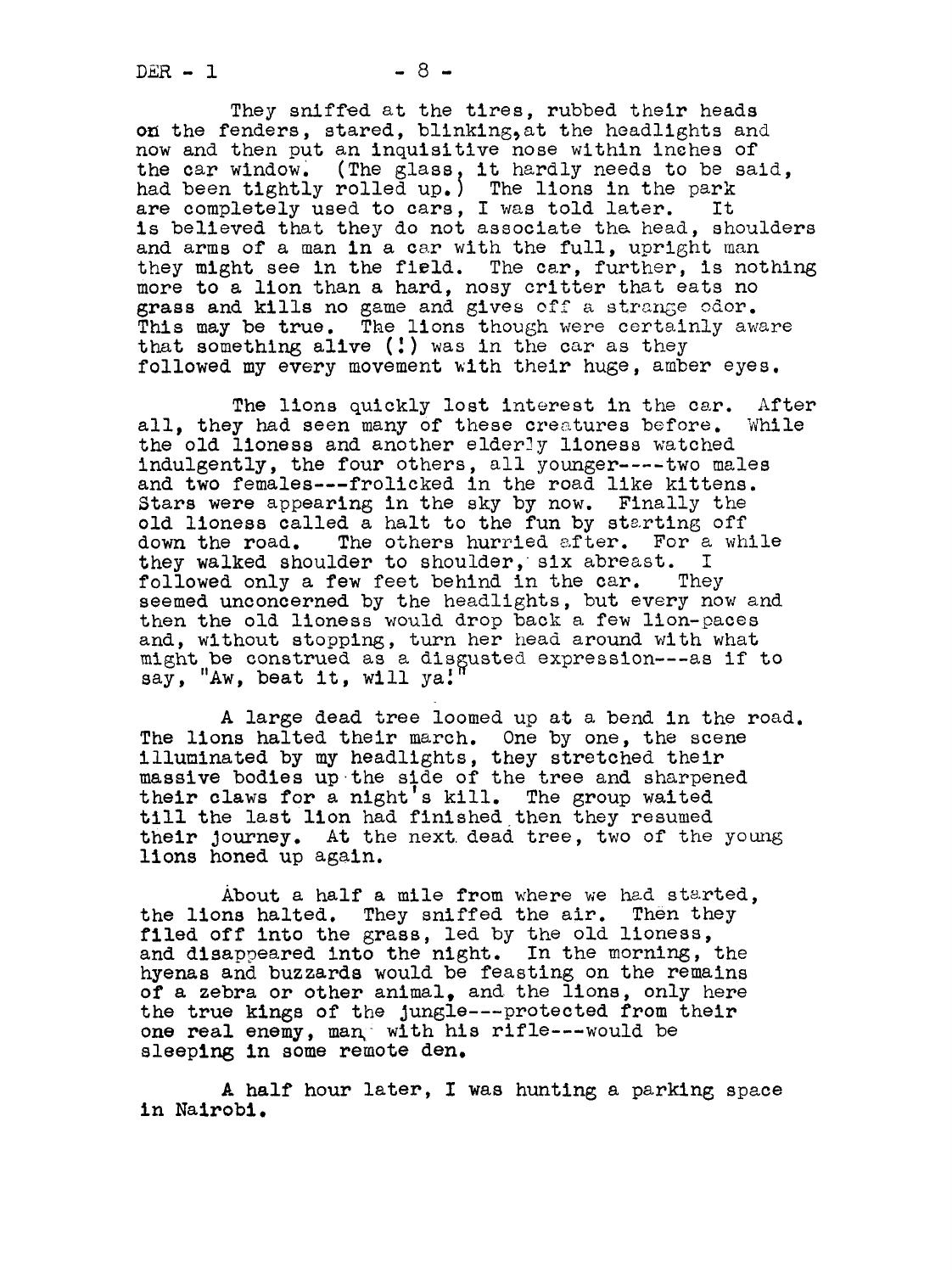$DER - 1$   $-9 -$ 

This letter is written from the Mawingo hotel, 7,000 feet up the slope of Mt. Kenya and near Nanyuki. This cold forest region, three miles south of the equator and 125 miles north of Nairobi, is a Mau Mau center. Driving up through the fertile but overcrowded Kikuyu Reserve, I stopped at a filthy Indian duka in Fort Hall for lunch. Several young men of the Kenya Police Reserve, drinking beer with Sten guns on the bar, told me that the Mau Mau had just ambushed and killed an African district officer and a chief.

The air is rarified here and charged With tension. The manager of the hotel, a genial and scholarly Irishman, had an African room "boy" some time ago. The African<br>had a few years of schooling. He could apoek English had a few years of schooling. He could speak English and could read and use arithmetic a bit. He was well liked. Then, on information that the African was active in Mau Mau, the manager fired him. The African is supposed to be a "brigadier" in Mau Mau now. Frequently he writes letters to his old employer, telling him he will kill him. The manager wears a revolver all the time. His wife has a weapon on her belt while she plays with their two children on the hotel grounds. Above looms the majestic mountain, sealed off now by troops and police. Africans have been told they will be shot on sight if they venture into the forest region. Higher up are rhino, elephant,buffalo and furtive Mau Mau gangs. Higher still; the 17,000 foot ice cap. Perhaps among the forest terrorists there is a certain "brigadier" who looks down with hate and Jealousy at the plush hotel.. Perhaps he thinks of the rich food, soft beds, marble bathrooms and roaring fireplaces<br>that he had seen so much of, but never enjoyed. And that he had seen so much of, but never enjoyed. And perhaps he thinks, too, of the clever Red Stransers whom he also had seen much of, but about whom he knew little.

I went.horseback riding along the edge of the forest with a Kikuyu guide.. We rode for an hour. norest with a hindyd guide. We rode for an hour.<br>"Mau Mau hapa?" I asked. ("Mau Mau here?") "Ndiyo,<br>Bwana," he replied, smiling. ("Yes, mister.") We cantered on a ways, then <sup>I</sup> stopped, turned the horse around and pointed in the direction of the hotel. "Ndiyo, Bwana," he said, smiling, as he turned his horse around.